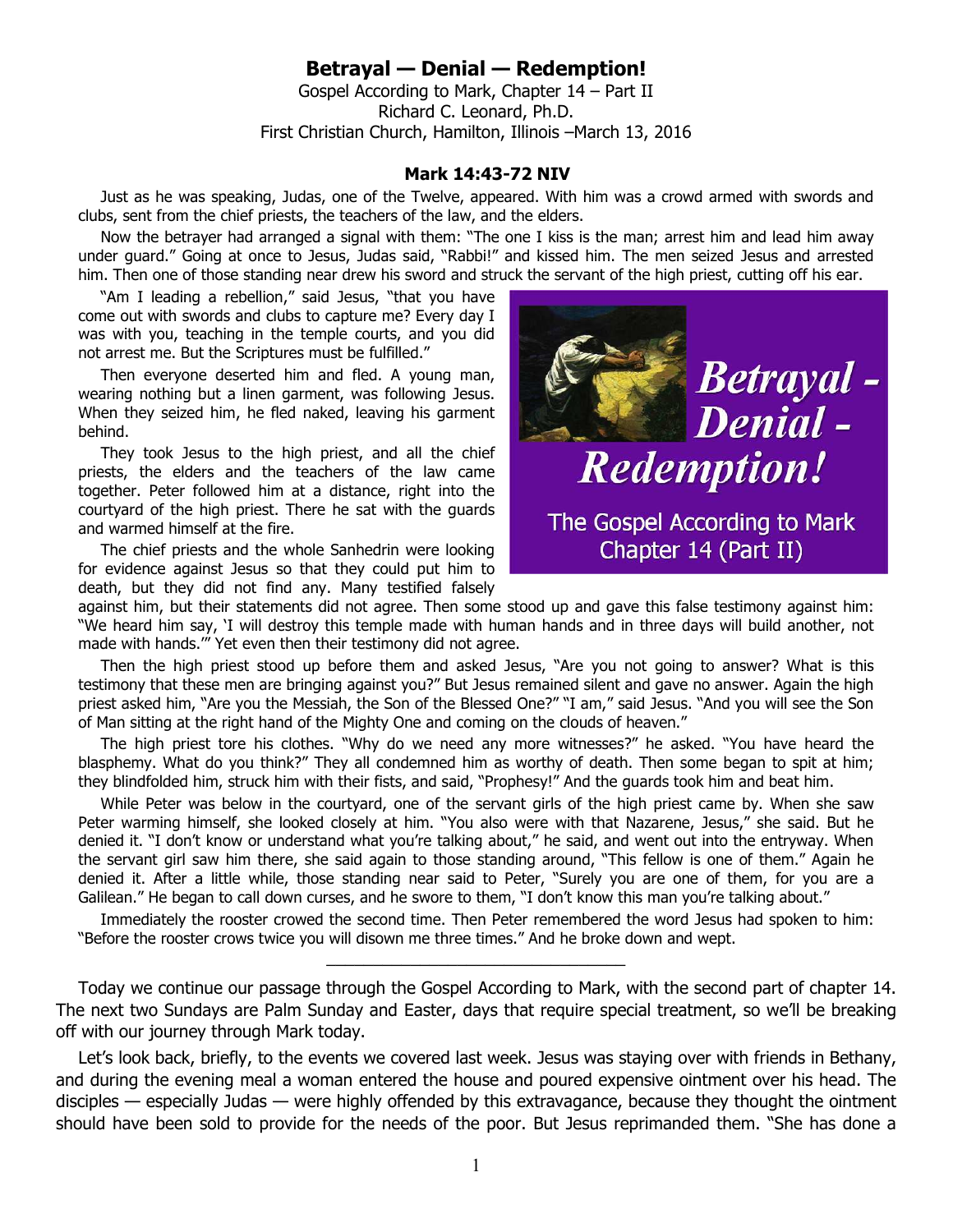beautiful thing to me," he answered. "She has anointed me for my burial." Jesus knows where his journey is headed — it's headed toward the cross and the tomb. And he brings that out in the next event of chapter 14, the Last Supper, in which he gives the bread and the cup and tells his disciples, "This is my body given for you



"Abba, Father - everything is possible for you. Take this cup from me. Yet not what I will, but what you will." - Mark 14:36

. . . this is my blood of the covenant, shed for you and for many for the forgiveness of sins." Then, in the Garden of Gethsemane, Jesus tells his followers, "My soul is overwhelmed with sorrow to the point of death." And he prays to the Father, "Everything is possible for you. Take this cup from me. Yet not what I will, but what you will." Jesus us facing, at last, where his story has been heading all along from the time he told his disciples, "The Son of man must suffer many things, and be rejected by the elders and the chief priests and the scribes, and be killed, and after three days rise again" (Mark 8:31 RSV).

And so it happens, as our second segment of Mark's chapter 14 relates. Jesus has hardly finished praying when a mob shows up, evidently made up partly of members of

the Jewish high priest's personal guard. Guiding them is Judas, one of Jesus' own disciples. The mob doesn't know which one is Jesus, so Judas has arranged a signal to tip them off: "The one I kiss is the man." At Judas's embrace the crowd seizes Jesus, to cart him off to the high priest. Mark records that one of the bystanders drew a sword and cut off the ear of the high priest's servant. John, who seems to have had more information, tells us it was Peter who drew the sword, and gives the name of the high priest's servant, Malchus. As we've seen so often, Mark likes to move his narrative along briskly and doesn't always take the time to fill in the details. I suppose if you and I had been there with the disciples during this dramatic event, we might miss some of the details ourselves.

So the name of Judas has become synonymous with betrayal, portrayed by the Italian poet Dante as tortured forever in the deepest depths of the *Inferno* together with other great betrayers of history like Brutus, who betrayed Julius Caesar. Scripture calls Judas the "son of perdition," and the New Testament records that he met a grisly end once he came to himself and realized the horror of what he had done. But why did he do it in the first place? Mark told us, earlier, that Jesus sent the twelve on a mission to proclaim the kingdom of

God, and they cast out demons and healed the sick (Mark 6:7-13); Mark doesn't indicate that Judas was any exception. If Judas had prayed for you to be healed, I wonder, would you have rejected your healing and got sick again when you learned what Judas did later on? Not likely — you know that your healing came through faith in the power of God, and Judas had been one through whom that faith was awakened. What happened to Judas to make him do what he did later on?

The Bible never explains Judas's motives, only that it was in the plan of God for him to hand Jesus over to death. So some writers have been sympathetic to poor Judas, speculating what it was that brought him to the point of betrayal. Perhaps he wanted Jesus to be the kind of



Going at once to Jesus, Judas said, "Rabbi!" and kissed him. The men seized Jesus and arrested him. - Mark 14:45-46

Messiah many Jews were hoping for, one who would exercise raw power and throw off the oppressive Roman yoke. Then, when Jesus turned out to be another sort of Messiah, with a different agenda, Judas felt he needed to force his hand by engineering a confrontation with the authorities. Maybe Judas expected Jesus to do what, according to Matthew, Jesus told the mob he could have done: "Do you think I cannot call on my Father, and he will at once put at my disposal more than twelve legions of angels?" But Jesus didn't do that;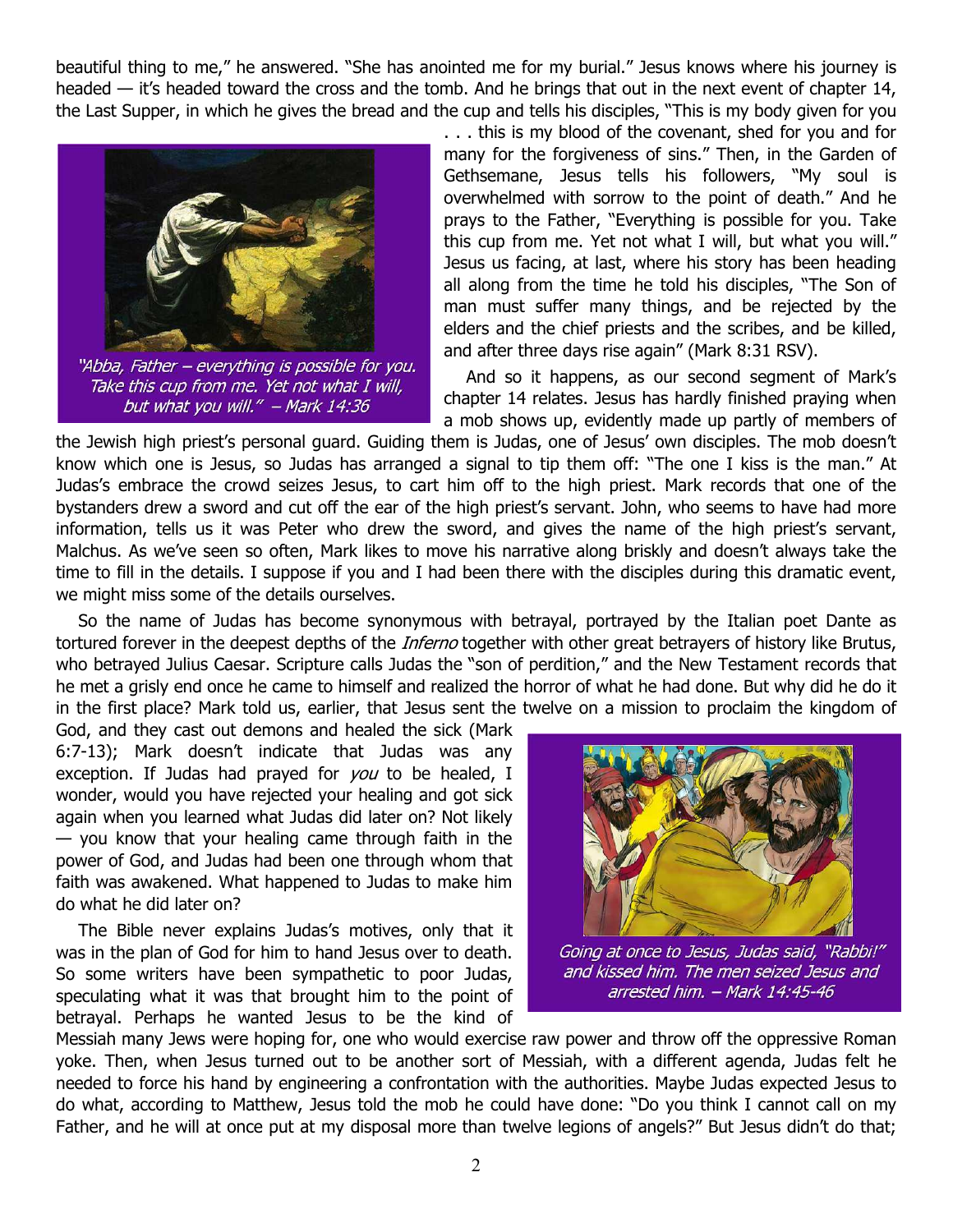instead he replied, "But how then would the Scriptures be fulfilled that say it must happen in this way? (Matthew 26:53-54). Without going to his cross, Jesus wouldn't have done what the Father had sent him to do: to take upon himself, as Messiah, the sin and faithlessness of his people Israel, in that way setting them free to do what God had called them to do — to be a blessing to the rest of the world. Evidently Judas didn't grasp Scripture's deepest understanding of the role of the Messiah, and neither did the other disciples. After Jesus was raised from the dead they saw the truth, but by then it was too late for Judas. (For further thoughts on this, read the poem, or dramatic monologue, on the back of today's bulletin.)

While we recognize the role Judas played in sending Jesus to his cross, preachers will sometimes say that  $we - you$  and I  $-$  put Jesus on his cross by our sin. I understand why preachers use this as a rhetorical device to appeal to people to trust in Jesus. But, in a way, it bypasses the real history the Bible lays out in the Gospels, and in the Hebrew Scriptures they look back to. Paul says that "Christ died for our sins in accordance with the scriptures" (1 Corinthians 15:34), so we have to understand his death the way the Scriptures present it. Preaching the first Christian sermon in Acts, chapter 2, Peter explained exactly who crucified Jesus: "This Jesus, delivered up according to the definite plan and foreknowledge of God, you crucified and killed [that is, you Jews of Jerusalem and your leaders] by the hands of *lawless men* [that is, the Roman authorities]" (Acts 2:23 RSV). As a fact of history, you and I didn't crucify Jesus; we weren't there. Jesus died because Israel, the people God had called to serve him and take his name to all nations, had failed to do what they were supposed to do. So the Messiah — who summed up all Israel in himself — had to atone for their failure, taking it to his cross.

Does that mean Jesus didn't die because of our sin? Absolutely not! As Paul wrote to the Romans, "all have sinned," and that hasn't changed since he wrote. It was *exactly because* "all have sinned," including you and me, that God called Abraham in the first place to begin the process of rescuing humanity. The death and resurrection of the Messiah put God's plan to save *all people* back on track. Through membership in Jesus, we're brought into the redeemed family of God — what Paul calls "the Israel of God (Galatians 6:16). Therefore we benefit from what the Messiah has accomplished, even if we weren't personally present at the crucifixion.

Thinking about Judas, though, we can't avoid asking: Is there a sense in which we're also tempted to betray Jesus? Judas gave Jesus over to the authorities for thirty pieces of silver; do we betray Jesus for money by failing to adequately support the mission of his church out of our resources? The writer of Hebrews,



Then everyone deserted him and fled. - Mark 14:50

speaking of people who turn to Jesus and then fail to keep their commitment and fall away, says "they crucify the Son of God on their own account and hold him up to contempt" (Hebrews 6:6). Have we ever made a firm commitment to the Lord, and then backed away from it? I won't press this point, because as I said the crucifixion of Jesus is a fact of history and not an act you and I personally committed. But it's something to think about.

Mark ends his narrative of the arrest of Jesus with a strange feature not found in any of the other Gospels: "Then everyone deserted him and fled. A young man, wearing nothing but a linen garment, was following Jesus. When they seized him, he fled naked, leaving his garment behind" (Mark 14:50-52). What an odd detail to include

when describing such a momentous event as the betrayal and arrest of the Messiah! Why is it here? First of all, lest we get the wrong idea, when the Bible calls someone "naked" it doesn't necessarily mean what we mean. "Naked" in the Bible means lacking an outer garment, which is what the young man slipped out of in order to escape. Probably he was wearing an undergarment of some sort. We know from a later incident, when Peter denied knowing Jesus, that people standing in the courtyard of the high priest's house had a fire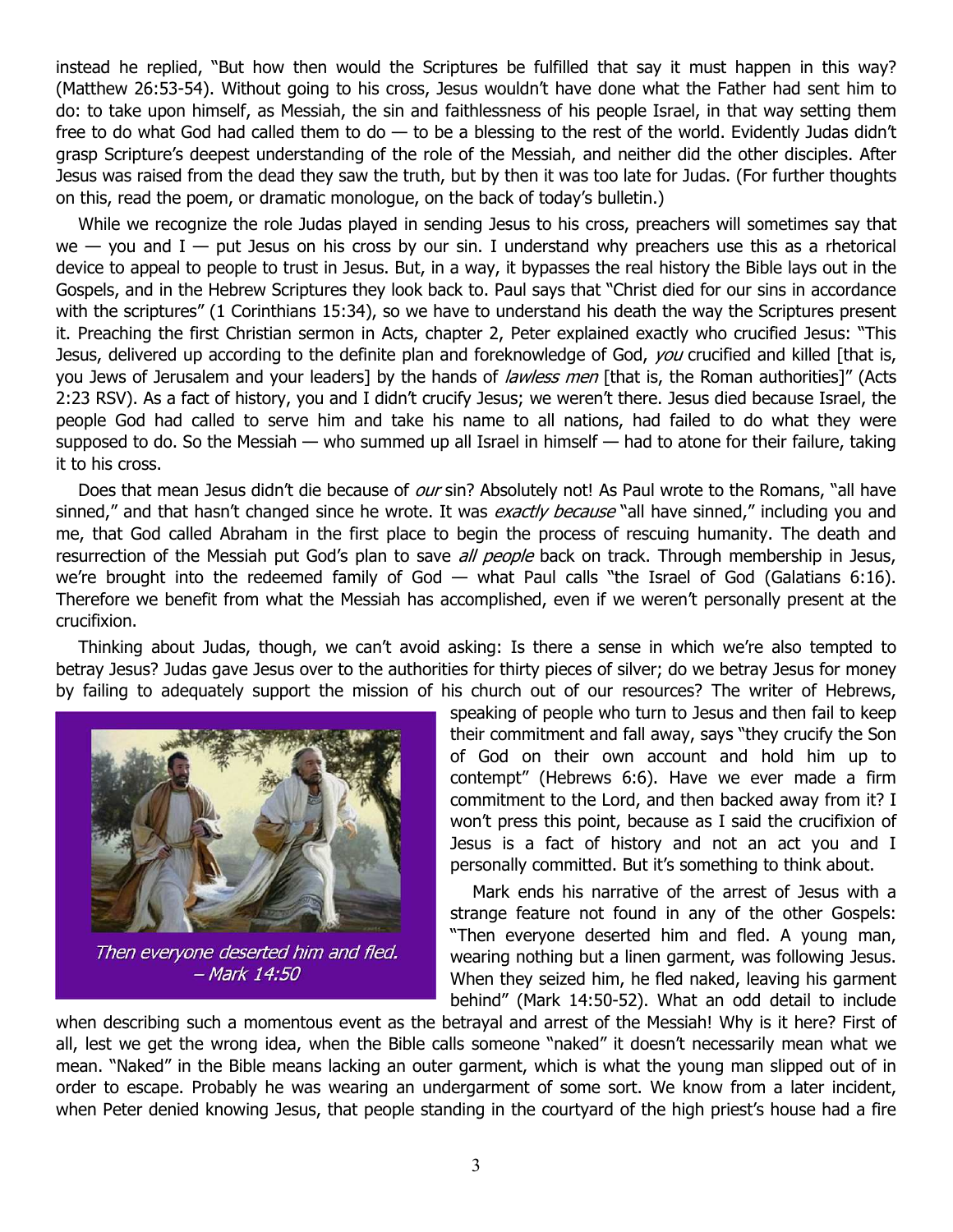going to keep warm (Luke 22:55), so the weather that night was cool and the young man must not have been as lightly dressed as we imagine.

I have come across at least two possible explanations of the young man running away "naked." First, ancient writers sometimes put their "signature" into their work without giving their name. Alfred Hitchcock used to appear anonymously in every movie he directed — perhaps just as someone standing in a group at a bus stop, or walking across the scene in the background. In the same way, some commentators think that when John, in his Gospel, refers to "the disciple whom Jesus loved," he's referring to himself without giving his name. So maybe the young man at the scene of Jesus' arrest who ran away naked is Mark's own anonymous signature; he's the only Gospel author who relates this incident.

But there's another theory. In the early church it was customary to baptize new Christians during the observance of Jesus' crucifixion, or between his arrest and his resurrection; some churches still follow this practice, baptizing converts on Holy Saturday, the day before Easter. In the ancient church, those being baptized went into the water naked (they were separated by sex, of course) and then, when they came up from the water they were given a new white robe. The young man who appears in Mark's account might be a symbol of Christian baptism, throwing off one's old "garment" or way of life and preparing to take on the white robe of the believer. I'll leave you to consider for yourself what explanation of this strange incident makes the most sense.

In Mark's next scene we find Jesus in the house of the high priest, being interrogated — because we've learned long ago in Mark's account that the Jerusalem religious "honchos" were doing their best to find some way to eliminate Jesus because he threatened their authority. They tried to pin him with the charge that he planned to destroy the Temple, but the witnesses didn't agree so they couldn't make that stick; Jewish law required at least two witnesses before someone could be convicted. But then the high priest asked Jesus directly, "Are you the Messiah, the Son of the Blessed One?" When Jesus answered, "I am," the high priest tore his clothing and cried, "Why do we need any more witnesses? You have heard the blasphemy!" So the religious authorities condemned Jesus to death.



Many testified falsely against him, but their statements did not agree. – Mark 14:56

Two things about that: First, it was a false charge, because claiming to be Messiah wasn't actually blasphemy, which means to speak against God. As we've noted, there were ten or a dozen others beside Jesus who put themselves forward as Messiah during that time. Second, the Jerusalem authorities couldn't execute a death sentence, which under Jewish law would have been by stoning. The Romans had taken away their ability to execute people, so they couldn't put Jesus to death unless they could get the Roman authorities involved — which, of course, they did, which is why the Apostles' Creed has the phrase "suffered under Pontius Pilate."

I've always had two questions about this investigation of Jesus before the high priest. First, how did Mark and the other Gospel writers know what went on during this overnight session in the high priest's house? Mark has reported that all of Jesus' disciples fled when he was arrested except Peter, who followed at a distance. But while Jesus was before the high priest, Peter was outside in the courtyard trying to get warm and denying he even knew Jesus. Perhaps the clue is found in John's Gospel, for he tells us that another, unnamed, disciple went with Peter, and that disciple was "known to the high priest" (John 18:15-16). Maybe that "other disciple" was John himself. Whoever he was, he had some contacts in high priestly circles who must have filled him in later about what went on, and the report of that session became one of the sources the Gospel writers depended on when they compiled their accounts.

Second, the Gospels report that the high priest tore his clothing when he heard what he considered blasphemy from Jesus' lips. That was a customary thing to do when you heard someone utter slander against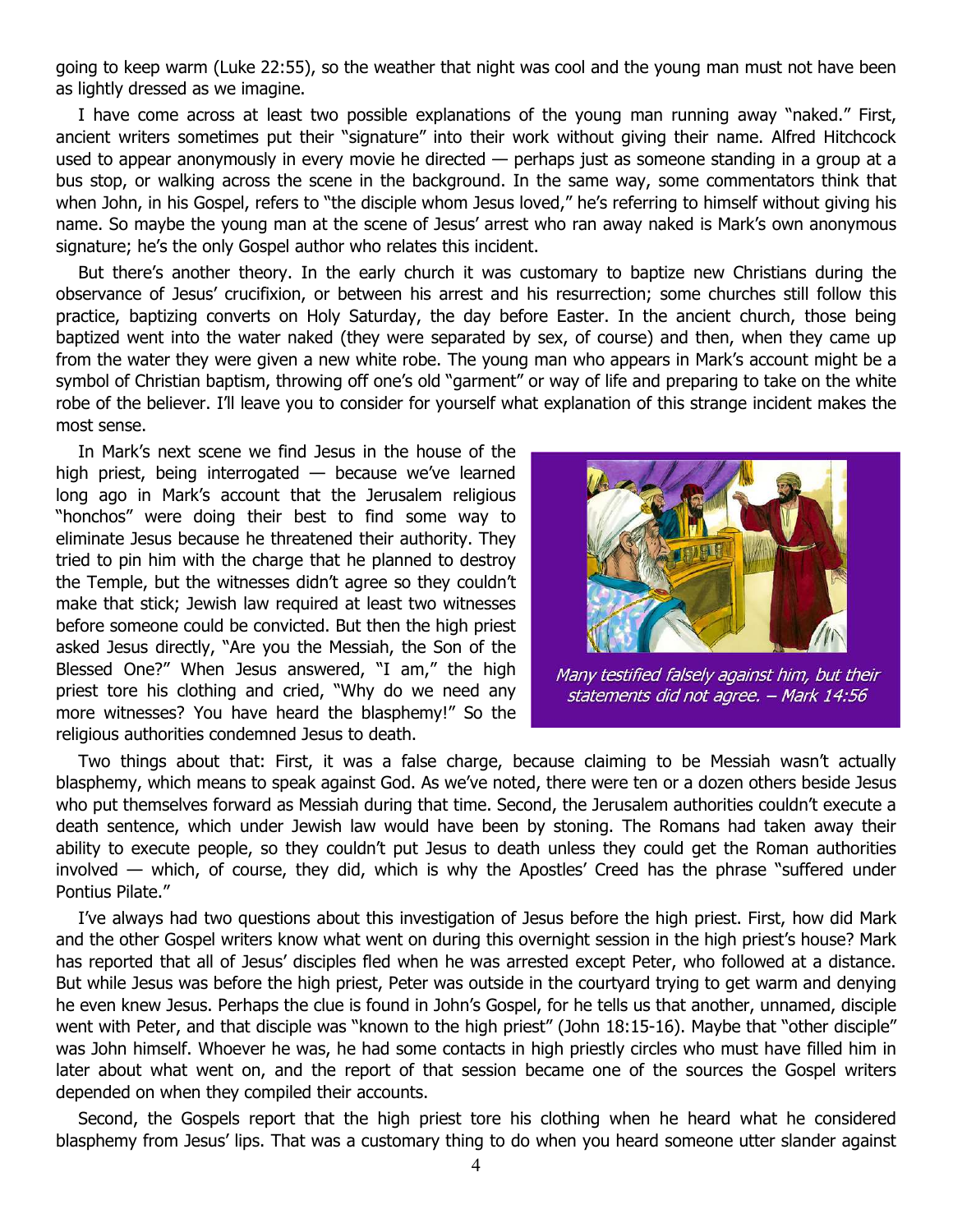God — a sign of your deep distress and anguish to even hear such a thing! But, in those days, people didn't have a closet full of clothes the way we do in our time. Most people had only a few sets of clothing, or if they were poor, only one set  $-$  and that's true today in many parts of the world. But the high priest  $-$  either



think?" - Mark 14:63-64

Annas, or his son-in-law Caiphas — belonged to the "upper crust" of Jerusalem society, and no doubt he had several sets of robes and other clothing. Did the high priest keep a set of *old clothes* around that he could put on when he was likely to hear blasphemy, so he could rip them up and not spoil his best suit? Or, since this session takes place during the night, was he wearing his nightshirt? Imagine his dismay if he heard blasphemy while wearing his finest robes  $-$  "Uh oh, what have I done now? Why did I wear this outfit tonight?" I don't know; perhaps this is a bit of silliness on my part, but I've always wondered about it. Think of all the odd things in the Bible we wonder about that have absolutely nothing to do with our salvation (as Paula and I agreed when we were discussing whatever

happened to the head of John the Baptist)! We really should concentrate on the important things, shouldn't we, and not get sidetracked by irrelevant details.

Mark brings what we call his chapter 14 to an end with the account of Peter's denial that he even knew Jesus. A servant girl of the high priest's household recognized Peter as one of Jesus' followers. Perhaps she had seen him in the streets that week while running some errand for her employer; maybe she had even been one who had watched Jesus enter the city on what we call Palm Sunday. Or, very likely, she heard Peter

speaking to the others present and realized, because of his Galilean accent, that he wasn't a local guy and must have come with Jesus. "You also were with that Nazarene," she said — that man from Nazareth. And we all know what happened. Peter even cursed and swore, "I don't know him." He had disowned Jesus three times, and the third time, as daylight approached, the rooster crowed  $-$  which is just what Jesus had said would happen back in the Garden of Gethsemane before his arrest: "Yes, tonight before the rooster crows twice  $-$  you yourself will disown me three times" (Mark 14:30). Peter had bragged how he would never desert Jesus, even if he had to die with him. Now he has to face how shallow his commitment has been, and how he's let Jesus down. And, Mark says, "he broke down and wept."



she said. But he denied it. - Mark 14:67-68

We could use this incident to point the finger at ourselves, and confess how weak our faith is and how ready we might be to hold back from expressing our loyalty to Jesus. Sometimes we get into situations where it might be an embarrassment to make it plain that we know the Lord; other people might not understand, might look upon us as religious fanatics at worst, or fools at best, for standing against the trends of a godless culture. Younger people, especially, face this challenge today in our nation, and we all deal with it to a degree. But I'm not going to go that route.